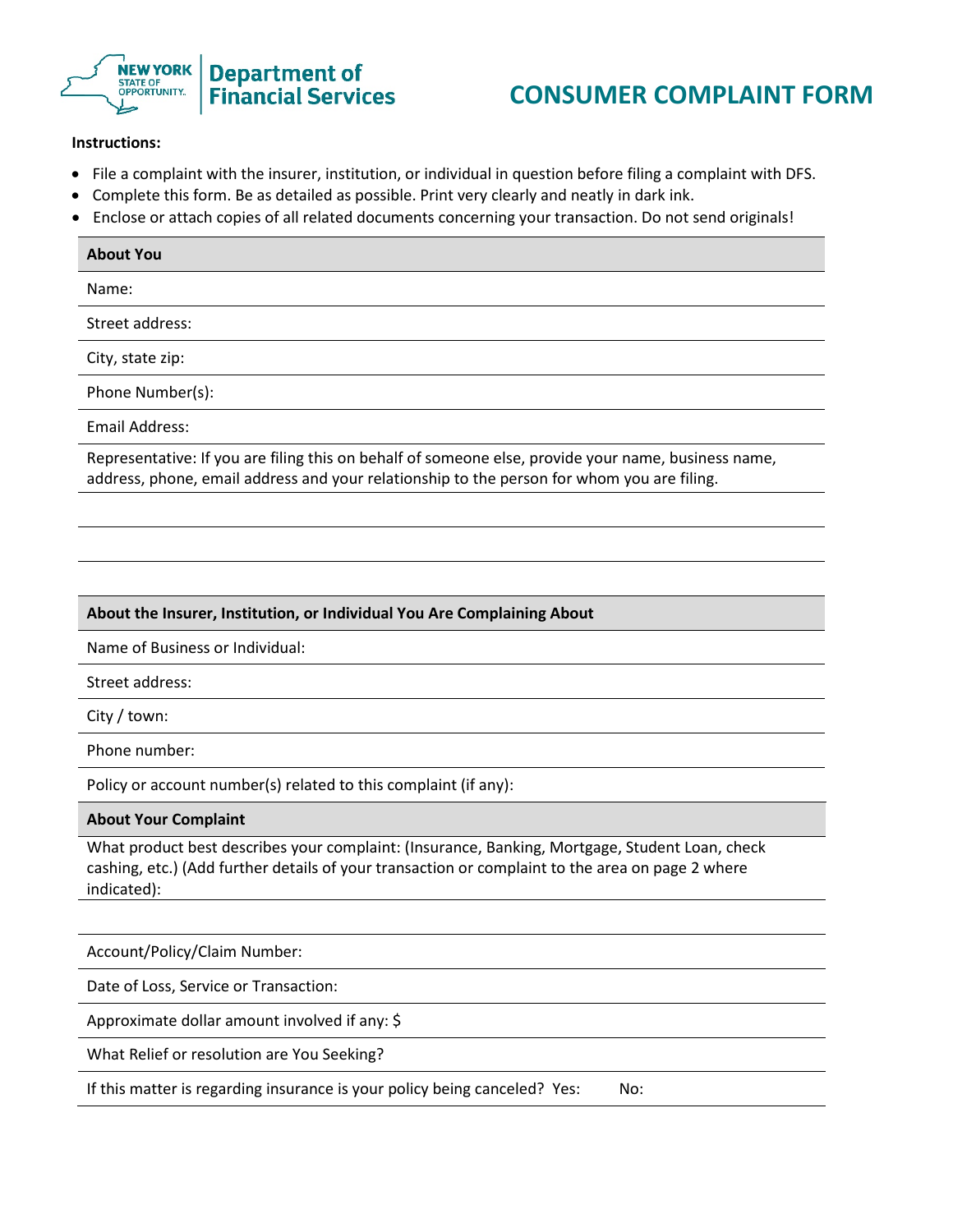| Did you complain to the company?                                                                            |
|-------------------------------------------------------------------------------------------------------------|
| If Yes, Date You Complained to Insurer or Institution:                                                      |
| How you complained (phone, Mail, In Person, etc.):                                                          |
| Person Contacted/Person who responded:                                                                      |
| Date of Response:                                                                                           |
| Company Response:                                                                                           |
|                                                                                                             |
|                                                                                                             |
|                                                                                                             |
|                                                                                                             |
|                                                                                                             |
| <b>More About This Complaint</b>                                                                            |
| Has this matter been submitted by another agency or attorney? (circle one):<br>Yes<br>No                    |
| If yes, Name and address of Attorney:                                                                       |
| Is court action pending? (circle one):<br>Yes<br>No                                                         |
|                                                                                                             |
| Please describe complaint in detail here (or enclose a letter describing the complaint):                    |
|                                                                                                             |
|                                                                                                             |
|                                                                                                             |
|                                                                                                             |
|                                                                                                             |
|                                                                                                             |
|                                                                                                             |
|                                                                                                             |
|                                                                                                             |
|                                                                                                             |
|                                                                                                             |
| To resolve your complaint, we may send a copy of this form to the person or firm you are complaining about. |

**READ THE FOLLOWING BEFORE SIGNING BELOW:** In filling this complaint, I understand that the Department of Financial Services is not my private attorney but represents the public in enforcing laws designed to protect the